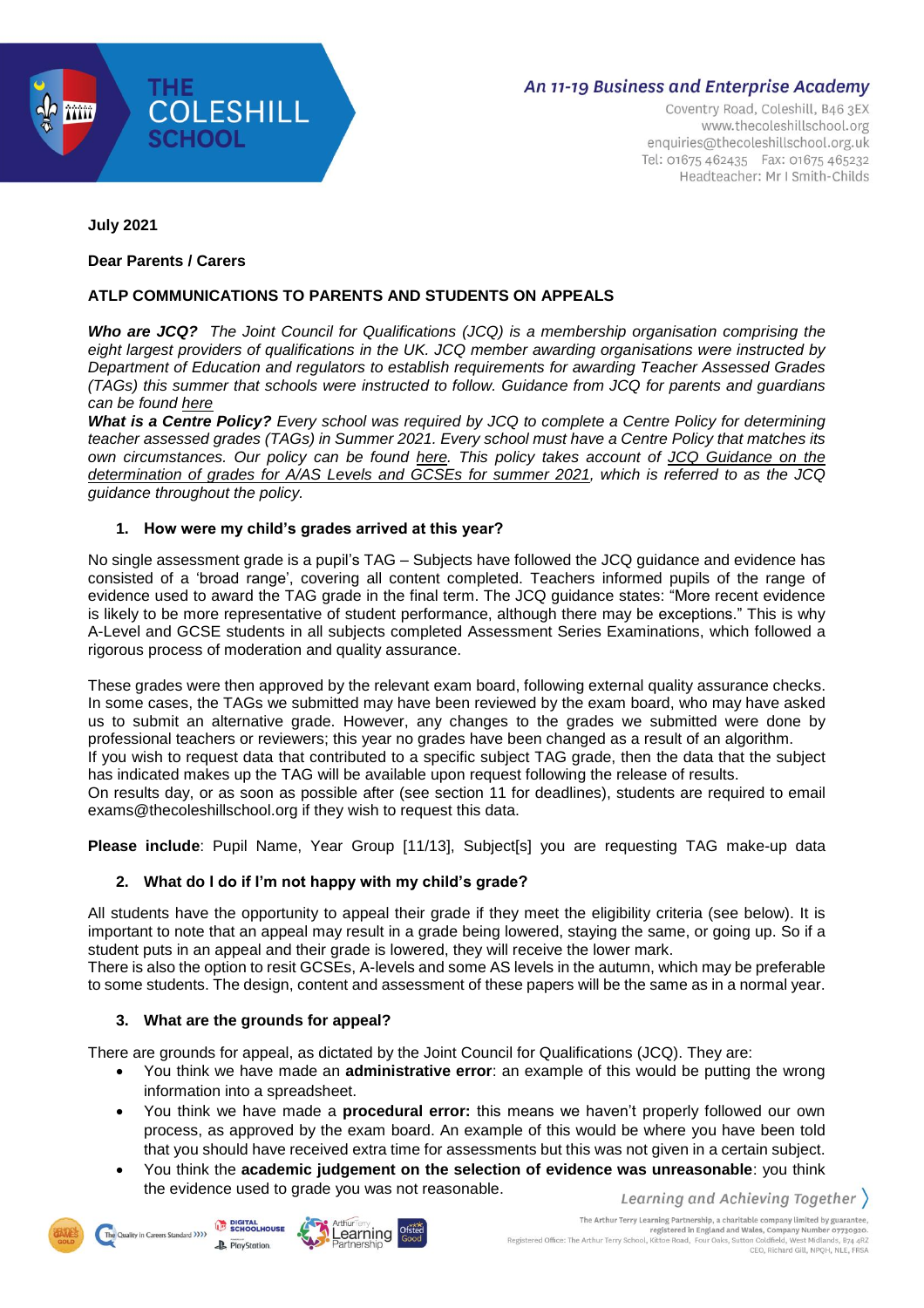

Coventry Road, Coleshill, B46 3EX www.thecoleshillschool.org enquiries@thecoleshillschool.org.uk Tel: 01675 462435 Fax: 01675 465232 Headteacher: Mr I Smith-Childs

#### You think the **academic judgement on the grade you were given was unreasonable**.

#### **4. What does 'unreasonable' mean?**

'Unreasonable' is a technical term in this context and means that no educational professional acting reasonably could have selected the same evidence or come up with the same grade. This means that just because other forms of evidence may have been equally valid to use, the selection of evidence is not unreasonable. Because of the flexibility of the approach this year, every school and college will have used different forms of evidence.

It also means that the independent reviewers will **not** remark or grade students' evidence. Instead, they will look to see whether any teacher acting reasonably could have arrived at the same grade.

## **5. What will be the outcome of an appeal?**

At either stage of the appeals process (see 'What are the two stages of an appeal?' below), a student's grade may go up, stay the same, or go down. When placing an appeal the student will have to sign a declaration saying that they accept the fact that their grade may go down and they may get a lower grade than their original TAG.

#### **6. What's a priority appeal?**

Priority appeals will be handled more quickly than other appeals, where possible before the UCAS advisory deadline of 8 September.

Priority appeals are only open to **A-Level students starting university this autumn, who have missed out on the conditions of their firm or insurance offer**.

If you decided not to confirm a firm conditional offer and to go through clearing instead, JCQ cannot offer you a priority appeal.

JCQ cannot offer priority appeals for GCSE students, unfortunately. When making a priority appeal, students will have to include their UCAS number so that it can be confirmed that it is a genuine priority appeal.

## **7. What should I do if I don't get into my first choice of university?**

First, don't panic. Speak to Mr Howard [\(howard.d@thecoleshillschool.og\)](mailto:howard.d@thecoleshillschool.og) or Mr Owen (owen.g@thecoleshillschool.org) about your options. You may wish to go through clearing, or sit the autumn or summer exams next year to try to improve your grade.

If you are going to appeal your grade, you must let your university know you are appealing. They will then let you know whether they will hold a place for you pending the outcome of an appeal (note that universities are not obliged to hold a place for you; this is at their discretion).

## **8. What should I do before appealing?**

Students must read the JCQ Student and Parent guide before appealing, which will be available on the JCQ website by results days.

Students and parents are also encouraged to read the 'Frequently Asked Questions' section found at the end of this letter.

We may not be able to offer as much advice and guidance on the likely success of an appeal this summer as we would in normal years, as we have already moderated and quality assured all the grades ourselves.



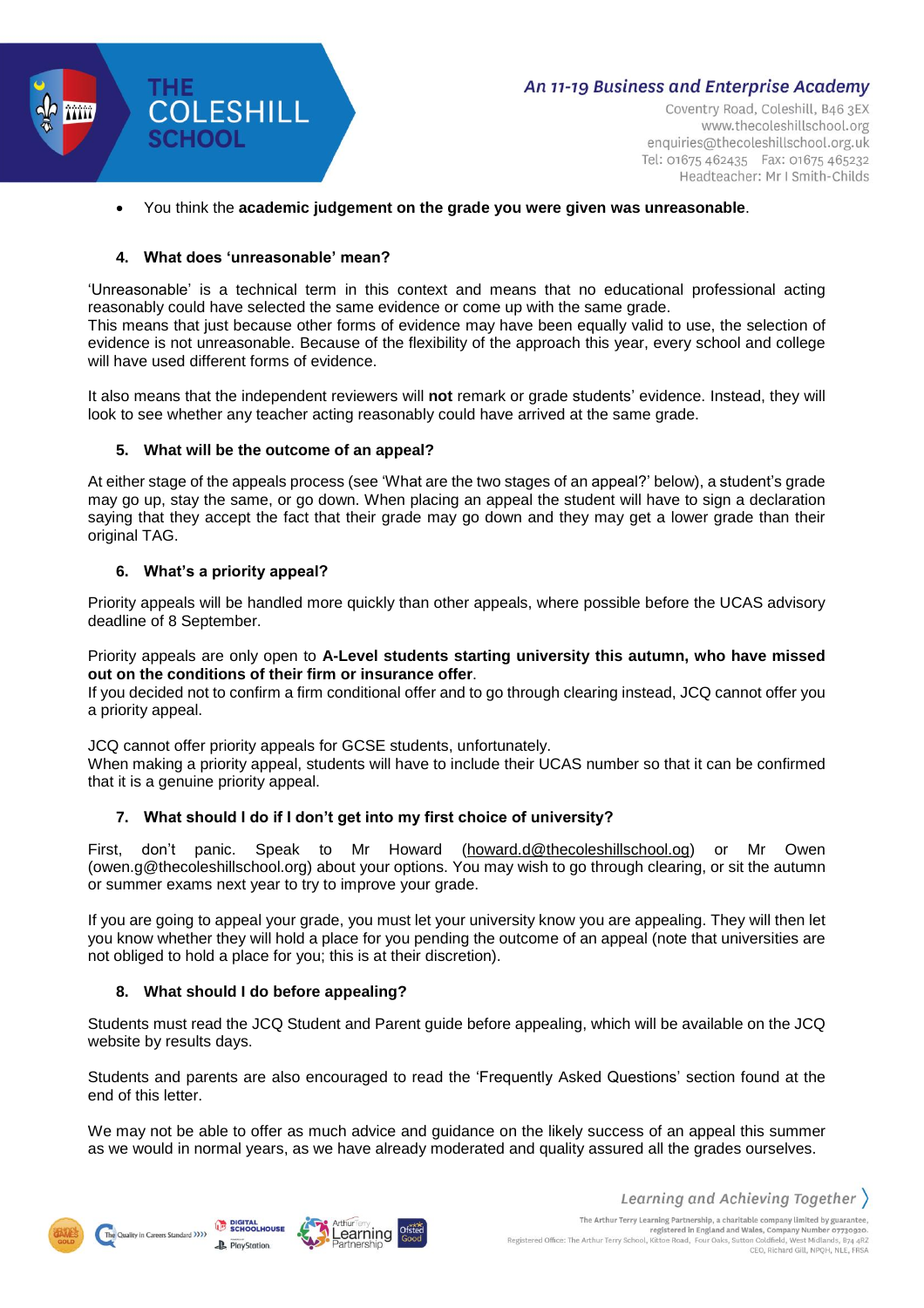

Coventry Road, Coleshill, B46 3EX www.thecoleshillschool.org enquiries@thecoleshillschool.org.uk Tel: 01675 462435 Fax: 01675 465232 Headteacher: Mr I Smith-Childs

#### **9. What are the two stages of an appeal?**

**COLESHILL** 

**SCHOOL** 

**ATATE** 

All appeals, on any of the grounds above, must first go through a **centre review**. At this stage, we will check for any administrative errors, and check that our policies and procedures were followed correctly. Our policy has already been approved by the exam boards, so we are only ensuring that we followed this properly. The outcome of the centre review will be communicated to students when made.

At the centre review stage, if we find that a grade should go up or down, we will ask the exam board to change it. They will then consider this request.

Following the outcome of a centre review, students may still choose to pursue an **awarding organisation appeal**. They must fill in the form below, which we will then send on their behalf to the exam boards. Students and parents cannot send appeals directly to the exam board themselves – it must come from us. The outcome of the awarding organisation appeal will be communicated to students when made.

#### **10. How do I make an appeal?**

Once a student has looked over the evidence and believes an error has occurred (as set out in section 3), the **student** must fill in the first section of the JCQ appendix B form [here](https://www.jcq.org.uk/wp-content/uploads/2021/06/JCQ_Appeals-Guidance_Summer-2021_Appendix-B.pdf) and send it to [exams@thecoleshillschool.org](mailto:exams@thecoleshillschool.org) to begin the appeals process.

#### **11. What are the deadlines for priority appeals?**

For a reminder of what a priority appeal is, see section 6. The suggested deadline for requesting a priority appeal is 16 August (students cannot appeal before results day on 10 August).

We will attempt to complete the centre review by 20 August<sup>\*</sup>. If students wish to progress this to an awarding organisation appeal, they must send the completed form to the school by 23 August for priority appeals to [exams@thecoleshillschool.org](mailto:exams@thecoleshillschool.org)

\*At both stages of the appeals process, there may be the need for specialist, expert knowledge (e.g. subject teachers, SEND knowledge). This may not be possible in August. In such cases, we may have to wait until the start of term, but priority appeals will still be treated as a priority. A reminder JCQ cannot offer priority appeals for GCSE students.

#### **12. What are the deadlines for non-priority appeals?**

Non-priority appeals are any A-Levels or vocational qualifications, where a firm or insurance university place is not pending, as well as any GCSE or BTEC qualification.

The deadline for submitting a centre review is 3 September; and the deadline for submitting an awarding organisation appeal is 10 September.

Appeals received after these dates may still be considered.

#### **13. You know my child's grades. Why can't you tell us? What if you know he/she has not met their university conditional offer?**

We are forbidden from disclosing the Teacher Assessed Grades to any third party, including students and parents, until results days. Any teacher or member of staff who does this is committing exam malpractice. Although students may have been given marks or grades on single pieces of evidence, we cannot disclose the final submitted TAG.

During the external quality assurance process taking place in June or July, our submitted TAGs may be moved up or down (although this will always be done through human agency, not by an algorithm).





CEO, Richard Gill, NPOH, NLE, FRSA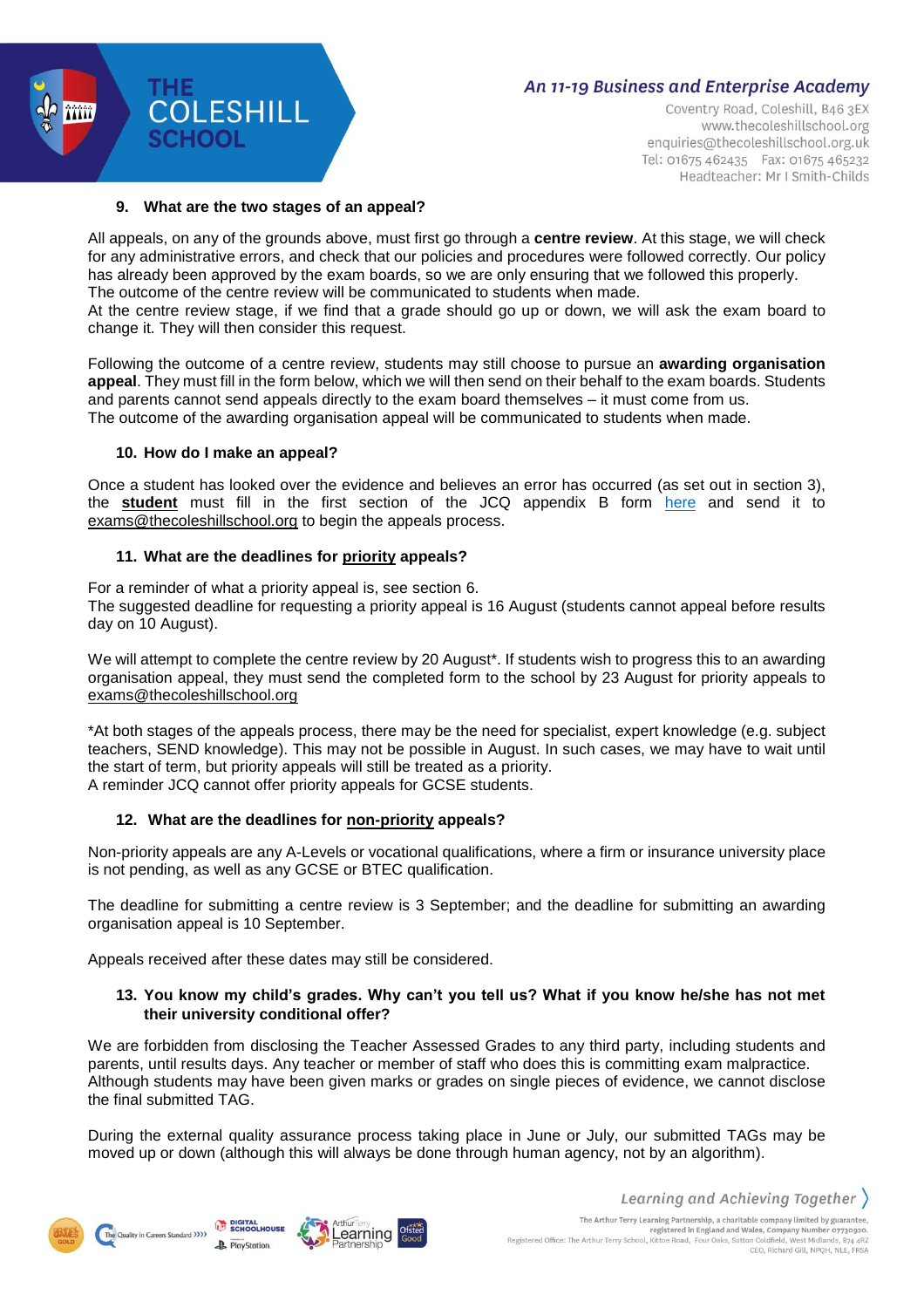

Coventry Road, Coleshill, B46 3EX www.thecoleshillschool.org enquiries@thecoleshillschool.org.uk Tel: 01675 462435 Fax: 01675 465232 Headteacher: Mr I Smith-Childs

We only know what a student's conditional offer is if they have chosen to share that information with us. It has not formed part of our objective grading of students. Where we do know this information, we must not let students know their submitted TAGs, even if they haven't met the conditions of their offer.

## **Frequently Asked Questions**

## *Please read the following information which will assist you in deciding whether you wish to appeal your child's TAG grade in a given subject based on your belief an error has occurred.*

## **i. My son/daughter achieved a higher grade in their Assessment Series than was awarded in their TAG?**

All subject teachers made holistic decisions on the grades determined for each student, taking into account all work completed during GCSE's & A-Level's. So although more weighting was placed on Assessment Series results, performance in a vast array of work/assessments/coursework was considered. Teachers considered the quality of the work in relation to assessment materials used and published grade descriptors and grading exemplification material to help them reach a final grade.

Evidence can be selected from any point during the duration of the course of study. It is also important to note the Joint Qualification Council (JCQ) guidance states that the grading process 'should account for the context in which each student's evidence has been produced'. Therefore, teachers will consider the context of all assessments when determining the TAG.

Therefore, it is important to understand that a higher grade in an Assessment Series than awarded in a TAG does not necessarily constitute an error.

The process used complied with the Centre Policy that was agreed by JCQ awarding organisations.

## **ii. How did the school ensure the TAGs submitted were valid?**

Every school involved in the process has submitted a Centre Policy, outlining the process it will follow for the summer 2021 TAG, to examination boards. The policy is reviewed by the exam board to ensure it meets the required standard.

Staff have received training in all aspects of the grading process. This has included whole school training on specific aspects (including making objective judgments) and department level standardisation and moderation meetings.

The school has also conducted robust subject and centre level quality assurance processes to ensure the grades submitted are valid and reliable. Arthur Terry Learning Partnership (ATLP) also conducted external moderation across the partnership of schools. The school may also be subject to external quality assurance from exam boards. Ofqual are requiring all schools to submit sample evidence from selected subjects as part of their quality assurance processes to ensure standards are maintained.

#### **iii. My son/daughter wasn't able to complete any work during Covid-19 Lockdown at home, has this affected their TAG grade**?

Although strong teaching, learning and assessment carried on through periods of online learning, assessments were designed to include topics that all pupils had access to. To ensure this was adhered to, subject specialists completed a 'Curriculum Coverage Document' that was included in our Centre Policy that was approved by the awarding organisations.

All children entitled to access arrangements and reasonable adjustments were identified in our Centre Policy and we endeavoured to ensure that these were met.